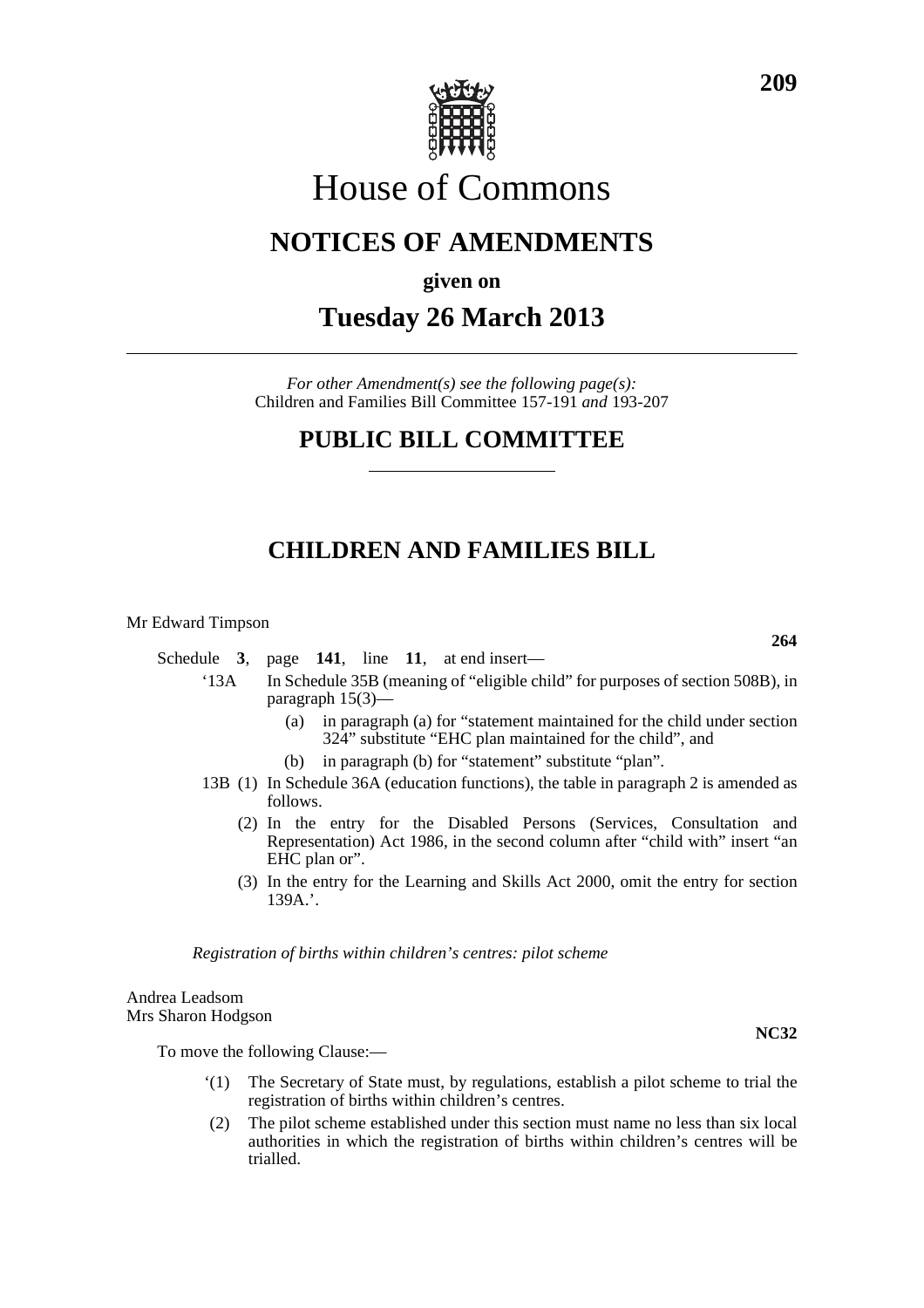#### **Children and Families Bill,** *continued*

- (3) The Secretary of State must make available funding for the pilot schemes established under this section.
- (4) Pilot schemes established under this section should—
	- (a) last not less than 12 months and not more than 24; and
	- (b) be evaluated by an independent body.
- (5) The independent body evaluating the pilot schemes in accordance with paragraph (4)(b) must present a report to the Secretary of State within three months of their conclusion, assessing the effectiveness of the pilot schemes against criteria including—
	- (a) cost effectiveness;
	- (b) the levels of engagement with children's centres by new parents;
	- (c) an analysis of the changes in relationship between the children's centres and families; and
	- (d) the change in health and developmental indicators within their catchment areas.
- (6) Regulations under this section—
	- (a) shall be made by statutory instrument, and
	- (b) may not be made unless a draft has been laid before and approved by resolution of each House of Parliament.
- (7) Before regulations under subsection (6) are laid before Parliament the Secretary of State must consult—
	- (a) local authorities and directors of children's services;
	- (b) organisations other than local authorities involved in the management of children's centres;
	- (c) the Department for Health and health agencies, and
	- (d) any other person or organisation he may deem appropriate.
- (8) In this section "children's centre" has the meaning given by section 5A(4) (Arrangements for provision of children's centres) of the Childcare Act 2006.'.

*Registration of births to take place only at children's centres*

Andrea Leadsom Mrs Sharon Hodgson Mr Robert Buckland

To move the following Clause:—

- '(1) The Births and Deaths Registration Act 1953 is amended as follows.
- (2) After section 14A (re-registration after declaration of parentage) insert—

#### **"14B Registration of births to take place only at children's centres**

Information relating to the birth of every child born in England required to be given under this Part, and any duty under this Part to sign the register of births, may be given or fulfilled only at a chilren's centre, as defined in section 5A of the Childcare Act 2006 (arrangements for provision of children's centres).".'.

**NC33**